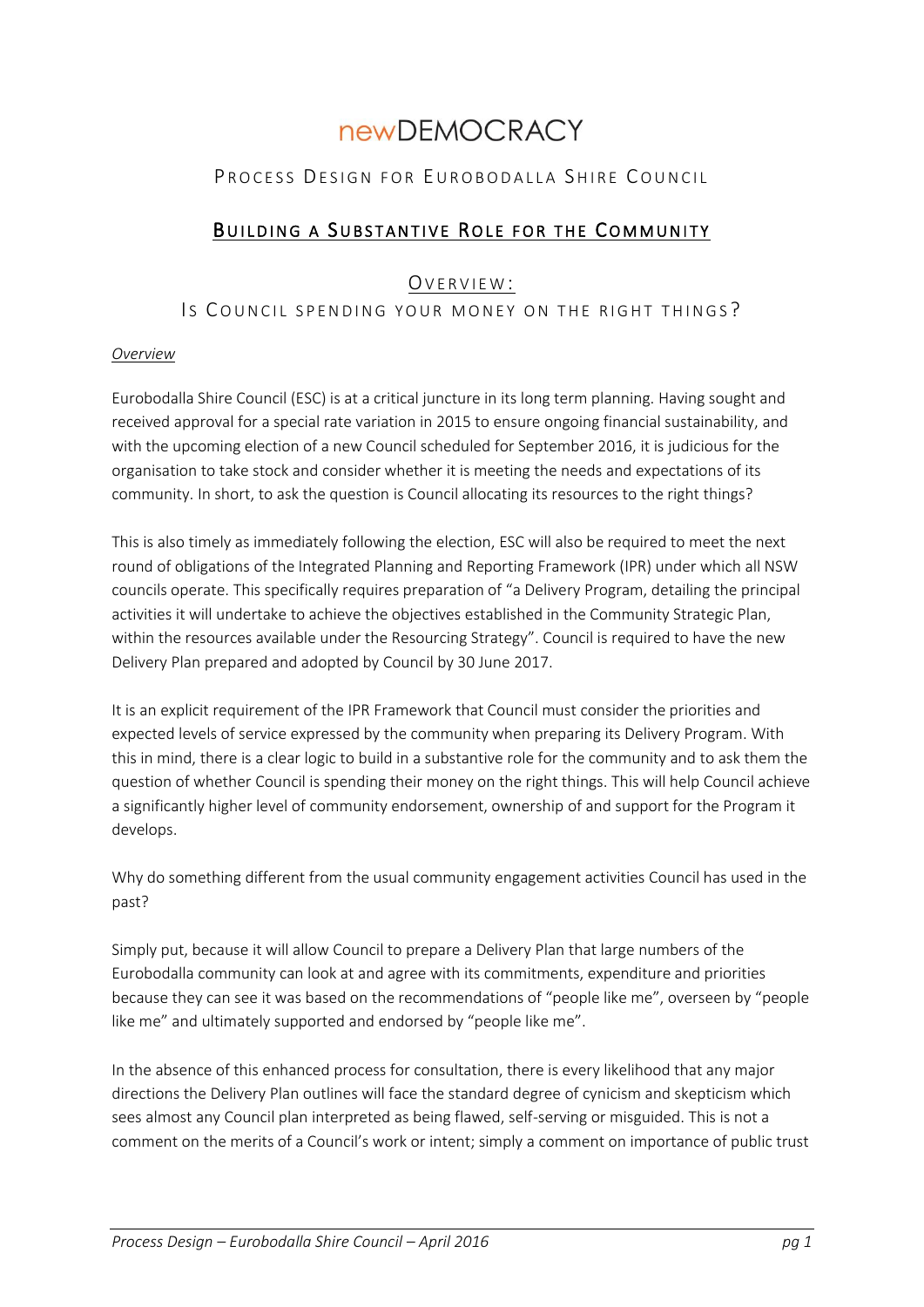and the inherent difficulties Council faces. Community engagement which simply ticks the requisite boxes serves no meaningful purpose in achieving actual and practical community support.

In contrast, our concept is a simple one: take a fairly small group of people through a deep experience of the work done by Council and identify the areas of common ground they find. It is not an audit. It is not an expert advisory report. It is a valid and reliable summary of local views from the community which the new Council (post-election) can use as a key input. Councillors will know what the impassioned and motivated advocates feel is right for the community, because they hear from them often. This is useful to know. The jury is designed to inform Councillors of the informed views of people who are much less likely to ever engage with council. As a shorthand: our elected tend to hear from insisted voices. We are adding a structure to make some room for invited voices.

Deliberation is a balance of two key elements: the broadest array of information available, and an equal opportunity for participants to share their views and contribute to the discourse. We will take a small but highly representative group of citizens – old and young, blue collar/white collar/no-collar, men and women, rich and poor and those in-between - and then see what they can agree on. We will do so with enough time that all participants understand the costs and trade-offs attached to those decisions.

Importantly, in this project, nDF has deliberately designed a process to mirror an identical project being about to commence with the City of Greater Bendigo. As a research based organisation, nDF is highly motivated to understand how two regional localities respond to similar subject matter and designs. This is an unprecedented opportunity to observe, record and assess the two as both not only cover content related to local government services and expenditure, but will be operating within similar timeframes and therefore under similar external social/media/political environmental factors at state and national levels. This mirroring also offers ESC and Greater Bendigo an important opportunity to share learning and knowledge, continuing the strong tradition within local government of cross-organisational growth and development. nDF will be pleased to facilitate and support this connection and sees this as a valuable way to leave a strong legacy within both councils.

It is the aspiration of the newDemocracy Foundation (nDF) that at the conclusion of the process the Mayor and Councillors of the ESC value an ongoing role for randomly selected everyday people as a complementary voice in making public decisions.

## *Background and Context*

Like many local government areas in NSW and across the country, ESC faces the challenge of having significant infrastructure to manage, maintain and renew as well as having an enormous breadth of services to deliver. Coupled with finite income sources; a geographically, socially and economically diverse community; and a level of existing community concerns around issues including the Rural Lands Strategy among others, and Council faces the unenviable task of trying to balance limited means with endless needs in an environment of narrowed trust.

ESC has a number of coastal towns, surrounded by rural areas and bushlands. In most circumstances we see, this pattern generally leads to a sense that the towns "get everything" at the expense of the outer areas. We have no idea of the *accuracy* of that view in this situation: it is intended to capture a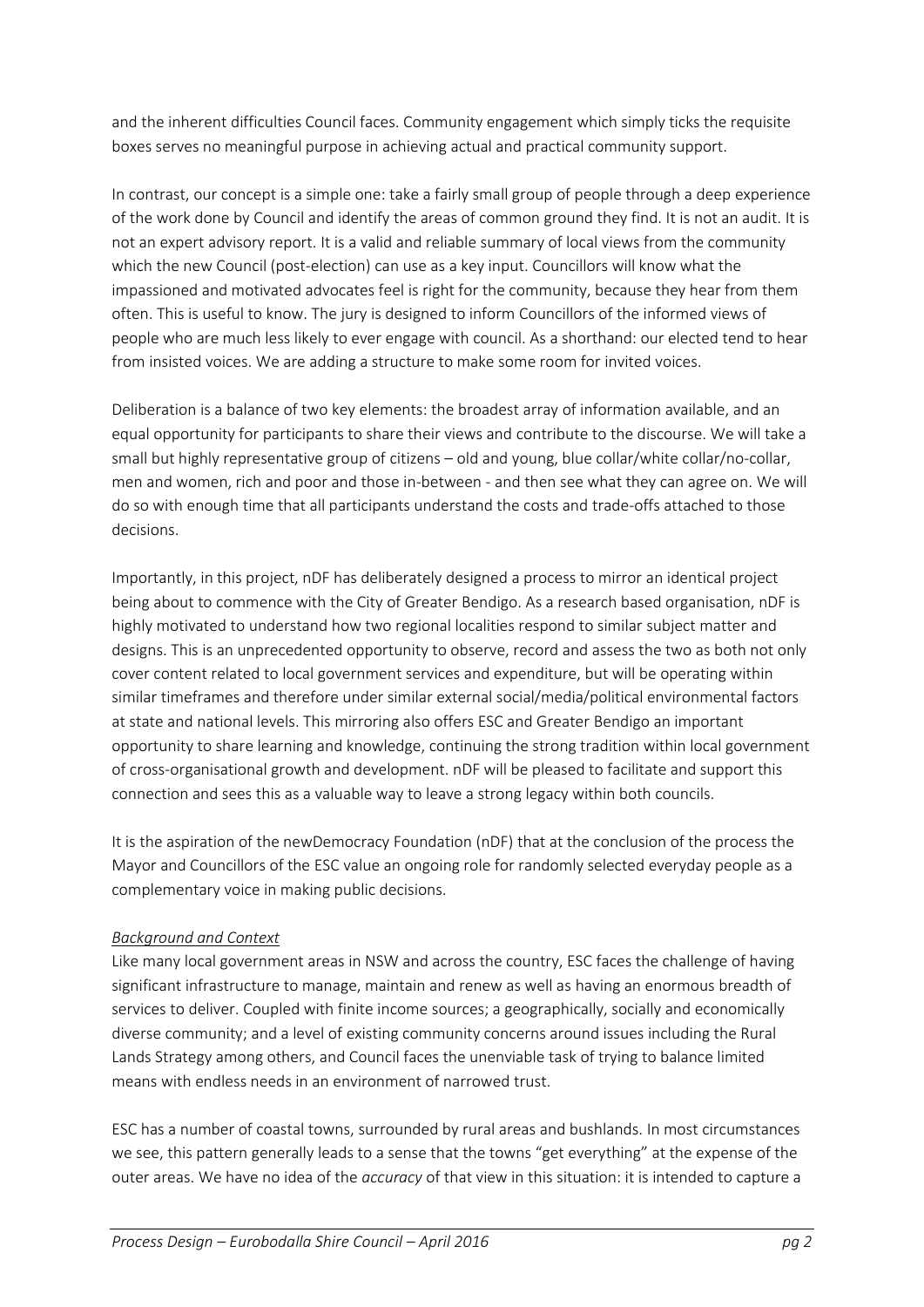sentiment. The consequence is to simply highlight the need for any random draw to capture people from all parts of the area.

At a State level, an additional imperative has been created as IPR forces Councils to demonstrate genuine community support and engagement. While thin, broad methods such as surveys have traditionally been used to tick boxes of this type, the growing understanding, acceptance and valuing of "fewer and deeper" approaches as eliciting a representative and considered view means this project is fundamental to future planning. It is critical to note that the community will have freedom to take this conversation in any direction: they are not endorsing a council position nor rubber stamp a particular direction: they are being asked to come to their own conclusions after being given a problem, all the relevant information and a blank sheet of paper.

## *Project Objective*

The incoming Mayor and councillors – and the wider community – will be provided with a *considered consensus view* about the range and level of services (in the broad sense, so including capital works) across all of ESC.

We have no expectation citizens will become experts. We have full confidence that they will be able to weigh competing viewpoints, identify experts of their own choosing, integrate other sources and reach agreement on fair trade-offs and who should pay for what. We have confidence that the recruitment and operations of the jury will defy a cynical view that they are somehow 'staged' as jury selection is visibly hard to cheat – and the participants themselves are the proof. Communicating this from the outset needs to be a shared objective.

Council should expect to receive clarity of intent and direction from these citizens. Importantly, we give citizens considerable latitude in how to solve the issue – we start from a blank sheet of paper and encourage them not to be limited by "how we've always done things".

## There is one key measure of success from a community process: *is the final decision taken by the elected representatives different from the decision you would otherwise have taken?*

Our implicit related objective is to design a process with sufficient rigour as to withstand (understandable) sceptical scrutiny: one which visibly cannot be influenced by a single politician, an interest group, financial interest, or 'people who know people'. Equally, those active interests must be engaged sufficiently early and substantively as to see the process as worthy of an investment of their time.

Transparency of method is one part of this: the design itself must be shared prior to the commencement of the jury's deliberations – and we conduct explanatory sessions of the methodology to every possible active stakeholder known to Council.

Equally, the role of nDF as non-partisan operators with no interest in the issue nor a desire for ongoing work with Council must be emphasised. Citizens have grown wary of consultants and experts delivering the result which government pays for in order to earn further work. The Foundation's own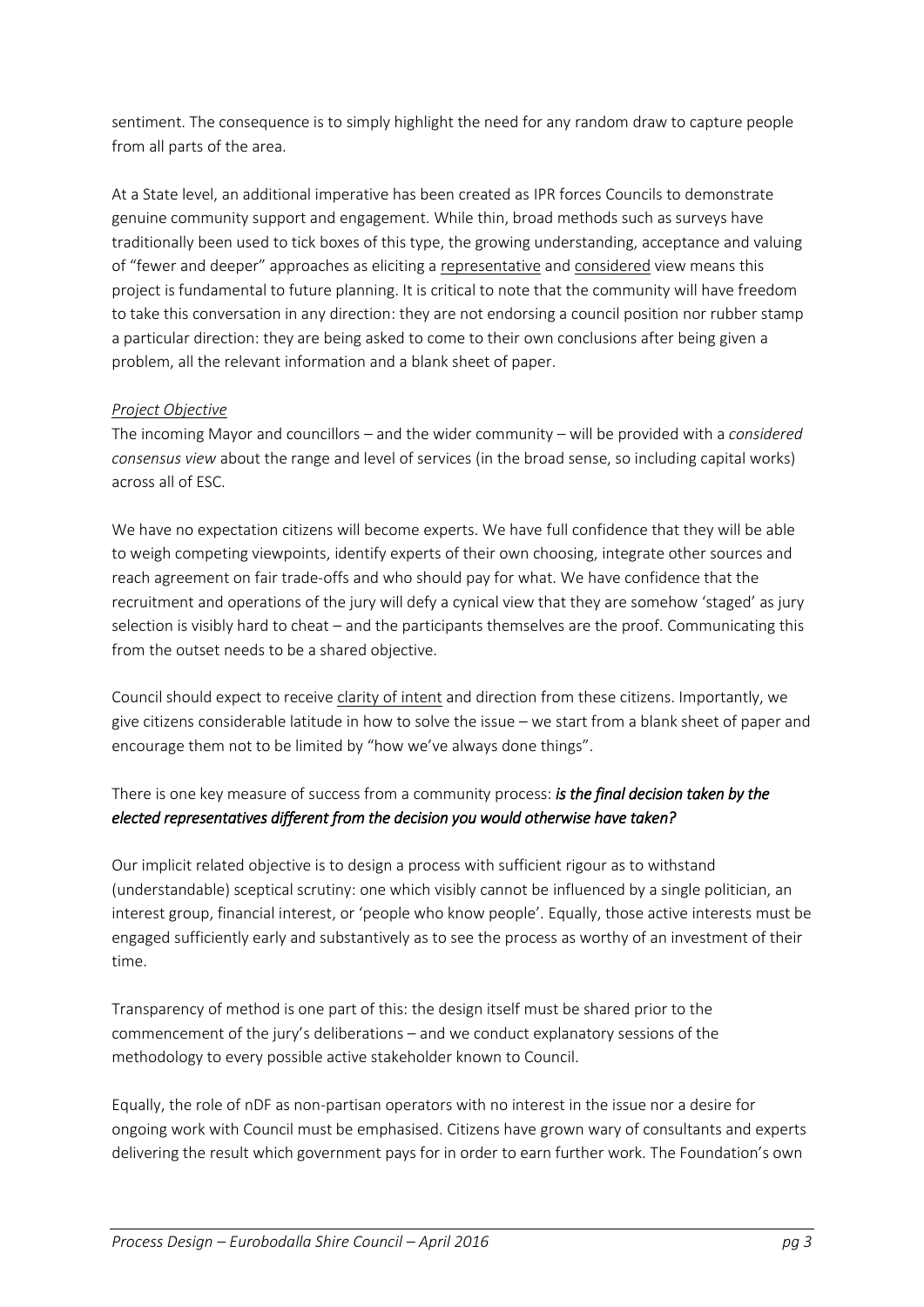brutal self-interest – *to prove that citizens can solve problems for themselves if given the scope to do so* – should be openly and actively shared.

nDF's self interest in this process is to demonstrate the desirability of a structural role for randomly selected everyday citizens in helping elected representatives take decisions which earn widespread public trust. We hold the view that the first council to take this step will take an iconic step in a transformative change to how we "do" democracy.

## *About The newDemocracy Foundation*

The newDemocracy Foundation (NDF) is a not-for-profit research group, with a particular focus on best practice citizen engagement and innovations in democratic structures. nDF believes that many consultation processes consist of feedback forum events largely attended by interest groups and hyper-interested individuals.

Such processes do not result in communities feeling they have had a say. In contrast, nDF's proposal is to provide a jury-style process which enables a more representative section of the community to deliberate and find a consensus response. By combining the three elements of random selection, the provision of time and access to all information, and independently facilitated forums for dialogue, a much more robust and publicly trusted outcome can be obtained which can assist governments in achieving public acceptance of hard trade-offs.

nDF provides design frameworks for public deliberation and overall innovation in democratic models. Our research and advocacy is focussed on identifying less adversarial, more deliberative and more inclusive public decision-making processes. Our services are provided on a cost recovery basis consistent with our structure as a not-for-profit research Foundation, with services provided pro bono on occasion. We are not a think tank and hold no policy views. We also commission independent third-party research which occurs in parallel to the process in order to ensure robustness and to capture the potential for improvements to existing democratic processes.

## *Rationale: Growing Trust through Public Accountability and Transparency*

nDF contends that if the local community was told that a random mix of 20-30 of their fellow citizens had reached consensus around the need to change a particular level of service, then they immediately have a greater chance of being trusted that someone in elected office, a public service role or an appointed capacity delivering that message.

If we can successfully convey to the wider community that citizens like them are being given *complete* access to council's information assets, are studying detailed information and hearing from people of their own choosing who know about the topic then the community's faith should increase still further.

In a murder trial, public trust is placed in a jury's verdict, without looking at each piece of evidence, because a trusted group of citizens was given sufficient time and access to information – and was free from outside influences (or even the perception of such influences). There is ample research evidence that supports that this same model can be applied to public decisions in general. More than 1,100 case studies have shown that, by giving a representative panel time and information upon which to deliberate, stronger public engagement is achieved – as well as higher quality decisions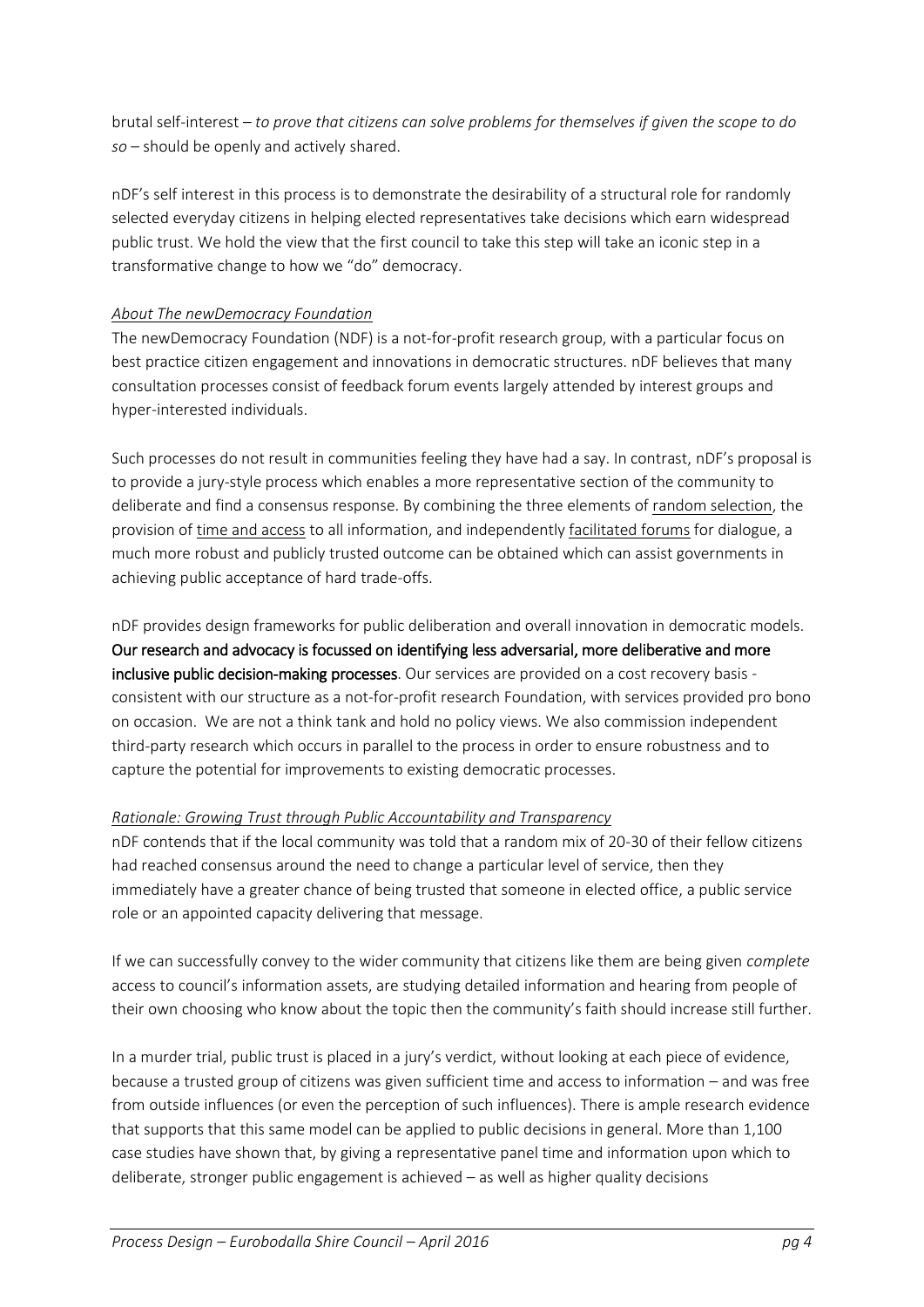Equally, we respect the need of industry and advocacy groups to hold the view *"if you haven't heard from person X then how can you possibly be well informed".* For this reason, we strongly recommend convening stakeholder sessions to allow that mix of interests to agree a baseline of expert speakers to present the introduction to the topic.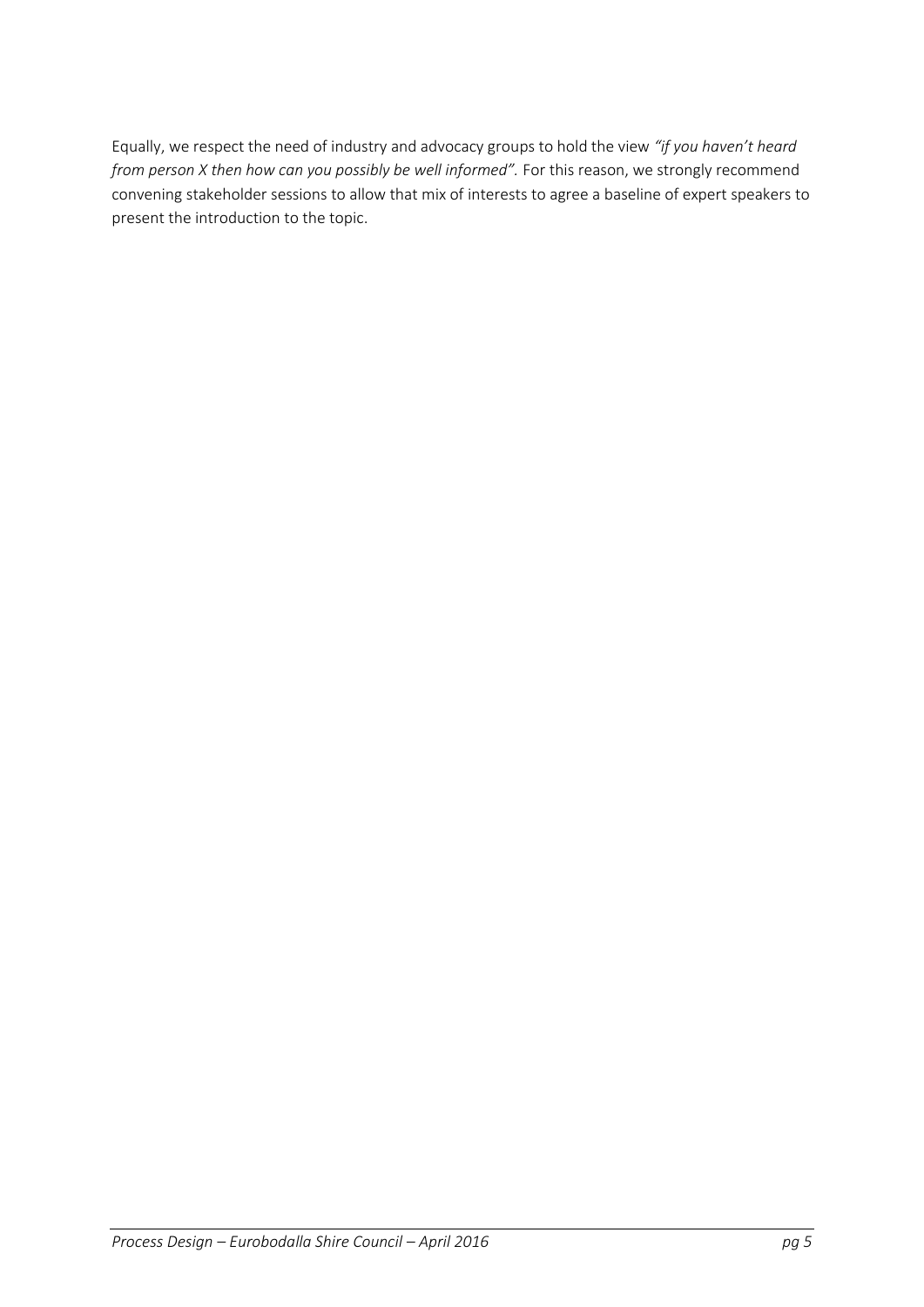#### *Core Methodology – A Funnel of Preparation and Engagement Activities*

A jury process does not exist in isolation: there are many ways citizens like to get involved, and a good way to think of this is as a funnel. Those who drop in to council, those who write letters, have a proposal or use an online tool get the promise that all this feedback will be heard not just by councillors and council staff – but also by a jury of people just like them.



Deliberative processes around the world have been extensively adapted and localised. nDF's have tended toward slightly larger numbers of participants with considerably greater amounts of time for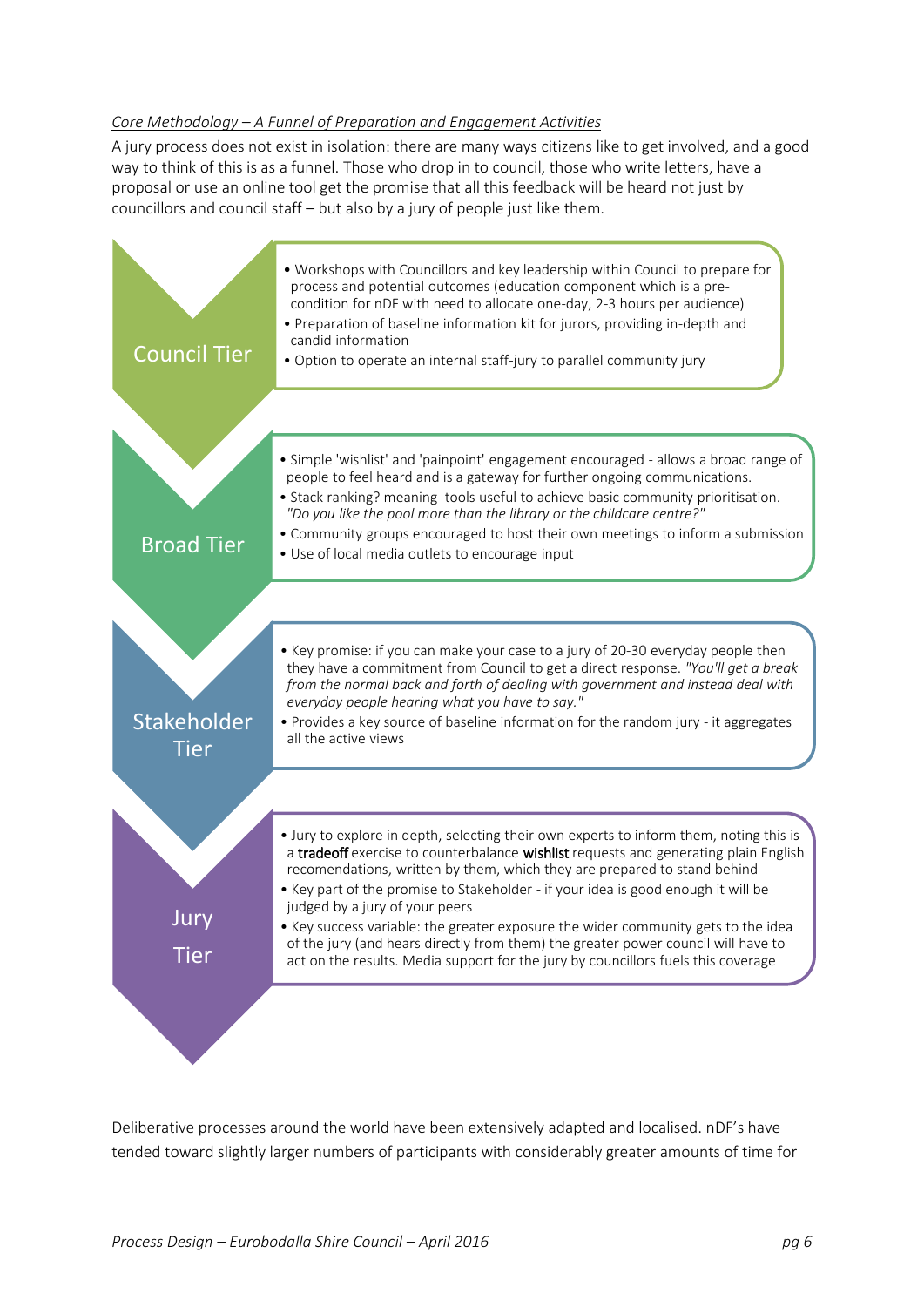in-person meetings (5-6 days spread across three months). The principles of deliberation can be applied in a range of formats and are customised to the topic and the community.

nDF make a conscious decision to pursue a format skewed to in-person meetings and larger number of participants. We value the importance of achieving *"people like me"* descriptive (visual) representativeness while ensuring that sufficient time is spent on the issue and exploring it in enough depth to own the final group decision – a disaster is people 'just raising their hand' to get it over with. Our goal (one achieved in every past project) is that the participants feel so invested in their recommendations that they will take the hard step of standing alongside councillors to advocate for implementation.

#### *Selection*

## We will operate a jury of approximately 24 citizens meeting for a mix of weekdays and weekends across 6 meetings.

The participant count is slightly fluid to allow for the statistical profile match to the Census to be maintained even if there is a shortfall in a single category. The more citizens can identify with an individual participant and see "people like me" making a decision rather than government "telling them what to do" the greater the chance of success both in enabling a decision and in having the wider community amenable to its content.

There is negligible statistical impact (in confidence level and confidence interval) on representation within that range. It is notable that recent research from Princeton on the 'wisdom of crowds' highlights the greater capacity of small groups rather than large in complex situations (read more: [http://rspb.royalsocietypublishing.org/content/281/1784/20133305\)](http://rspb.royalsocietypublishing.org/content/281/1784/20133305).

In order to achieve a descriptively representative sample, nDF has considered a range of stratification options. Our recommendation is to proceed with basic variables of age and gender and leave it to the statistical benefit of randomisation and probability to deliver people across a range of professions, lifestyles, ethnic and cultural backgrounds. The household type variable (owner occupier or tenant) is a further variable we use as an effective surrogate indicator of income and education which may otherwise prove unlikely to be accurately disclosed – and we are particularly mindful of the need to have the broadest possible range of educational backgrounds in the room. Finally, we will stratify by postcode to ensure that a spread of participants come from outside the both urban and non-urban areas.

#### *Selection – Operational Detail*

Random selection is the key tool used to identify participants as a means of securing a descriptively representative sample of the community. Stratification will be used to ensure a mix (matched to Census data) by the variables described above. This is not claimed as a "perfect" method, but it delivers a more representative sample than any other community process.

In a comparatively small jury sample, the wider community will clearly see "people like me" in a sample drawn evenly in this way. Descriptively, we will secure people from all walks of life.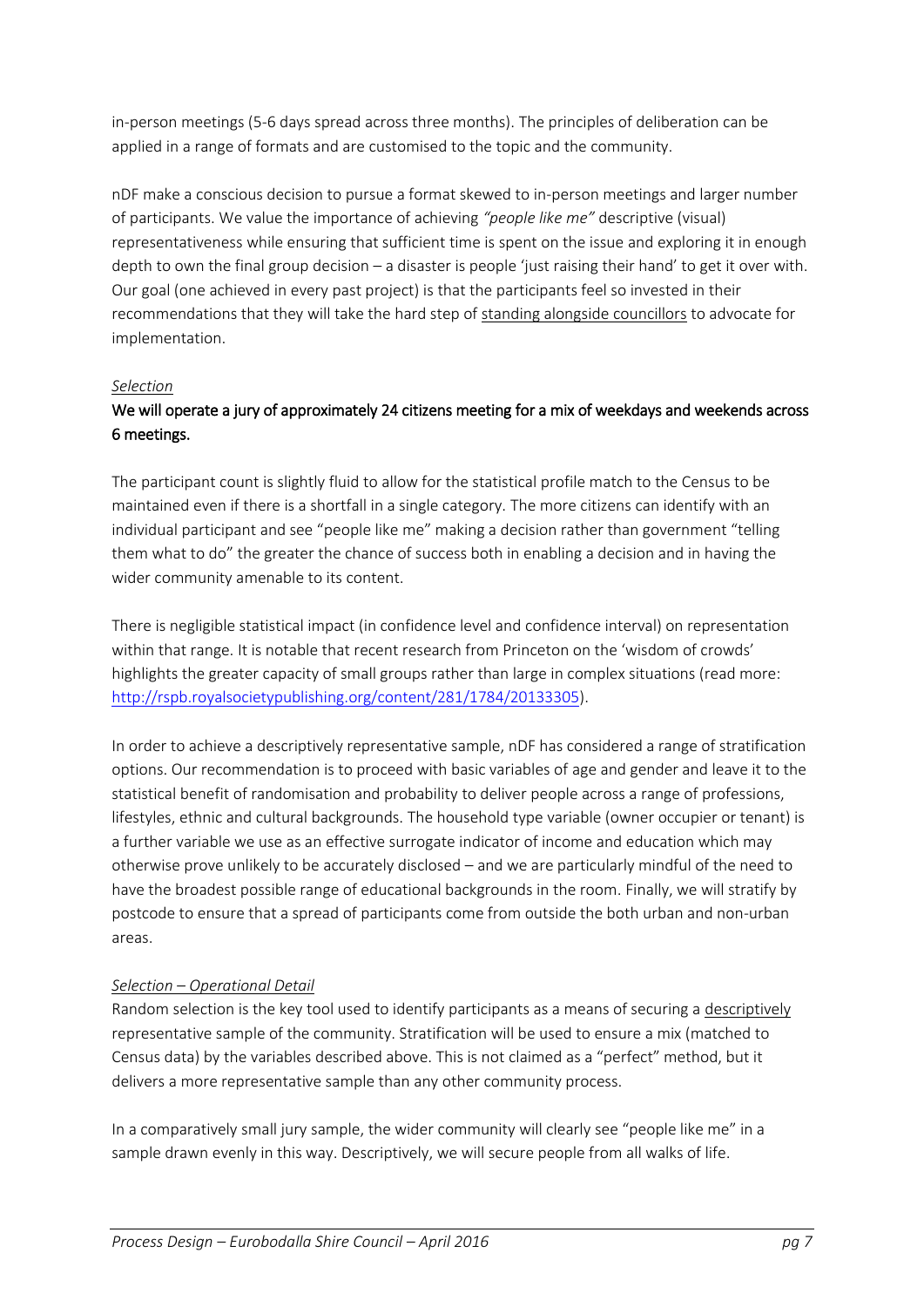We will post invitations to a random sample of 3,000 physical addresses (not billing addresses) drawn from land titles information or named data in the event Council is able to provide access to an appropriate dataset such as the electoral roll (this has proven to be variable/ subject to interpretation). We need to ensure that tenants are reached – in short, the widest possible catchment.

Recipients of the invitation will be invited to register electronically with nDF to indicate that they are available for the final selection (as a fall back, we also provide a phone number for people who prefer to contact us to register). Based on those available, a second round stratified random draw is then conducted which seeks to randomly match to the stratification detail set out above.

The response list is then checked against the original invitation list. nDF has previously used unique security codes on each invitation to prevent the invitations being passed on (defeating the random element), but in practice the simple measure of automatically ensuring addresses registered match to one where we sent an invitation has proven sufficient – it is very easy to call to confirm a registration and ask where they received it if we can see we didn't post one. (We make these calls as occasionally a business owner will receive one at a work address and register from a home address.)

nDF will not provide any juror information to Council (personal or contact details). Public cynicism around potential "vetting" is sufficiently high that our goal of public trust is threatened by any perception that lists are reviewed. Council will meet the participants for the first time on the first day of the jury.

Just as in juries, payment of per diems is **strongly** advised so as to avoid excluding participants who may find this a hardship: this is proposed as \$400 per participant in total. Invitations will clearly note that this payment will be made for time, and that meals are provided.

Invitations should come from the Mayor and Council to emphasise to potential participants the likely importance and impact of their involvement in the task. We emphasise the newDemocracy name to note the independence of a selection process which is outside the control of government. They will explain the process and ask the recipient to decide to confirm availability for selection.

From the positive responses, a sample is drawn electronically based on the pre-agreed stratification goals referred to above. The aim is to achieve a group descriptively representative of the community even if one subset of the community responds disproportionately to the initial invitation. The key measure of success is partly subjective: do council, elected representatives, the wider community and the media see a group that looks like who they see in their daily lives?

The sample drawn is contacted by email seeking a confirmation in writing from the participant, and nDF also contacts each participant twice by phone prior to the first meeting to build a personal commitment to participating: once underway we can't backfill for non-attendees so those selected need to feel sufficiently engaged to attend on the first day regardless of other circumstances.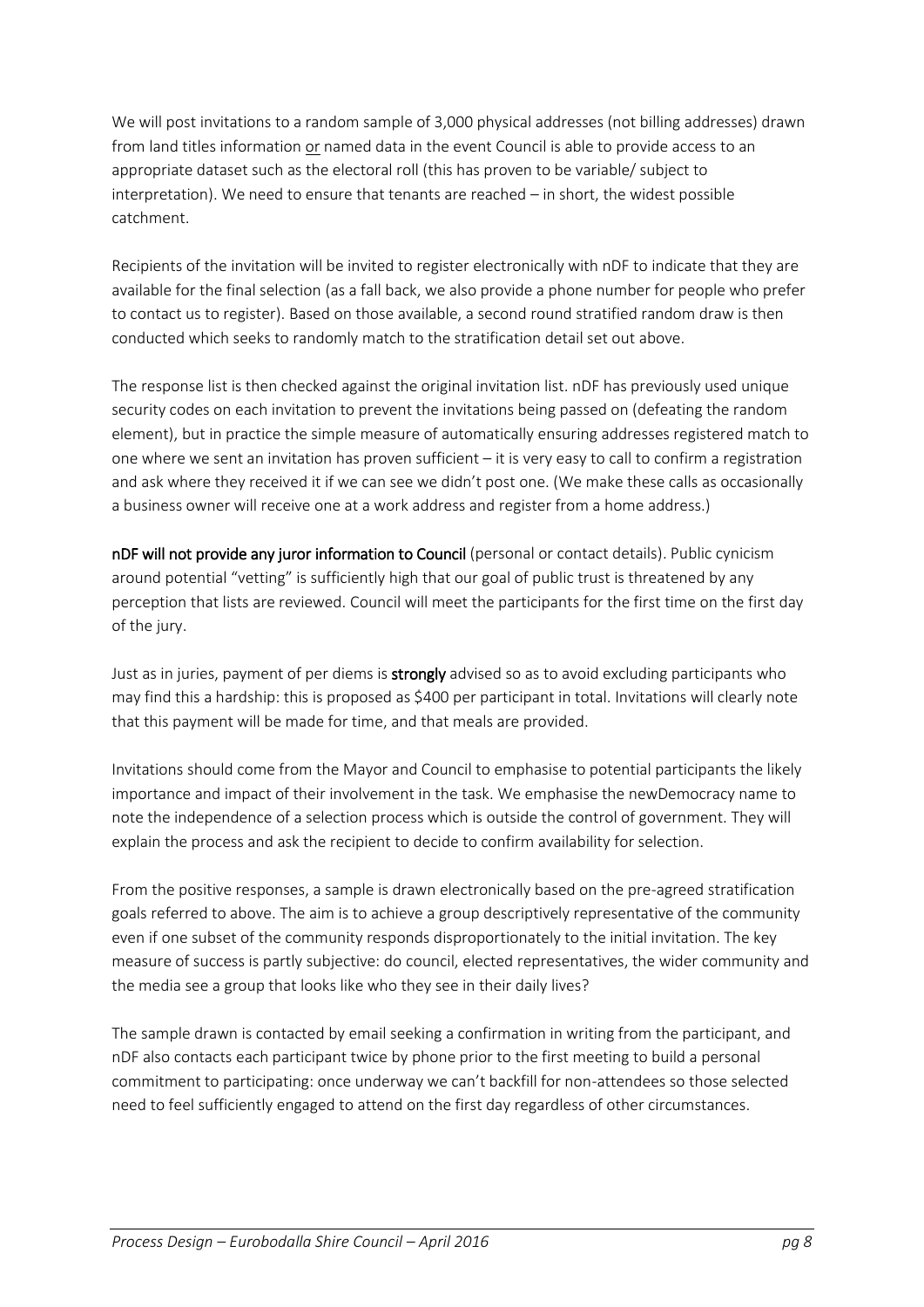#### *Stakeholder Involvement*

The stakeholder tier which underpins the jury session will commence with an earlier session of stakeholders and interest groups *spanning the full spectrum of views* to allow them to be briefed in detail on the process and interrogate our methodology (and neutrality): this is essential to building confidence in the process.

To be blunt: the more people attend this first session the greater the likelihood of trust and adoption. People trust that which they have had a chance to see firsthand, and this is borne out by a UTS research finding on an earlier nDF project with City of Sydney and the Premier's Office. Stakeholders who came to the first session grew in trust of government: those who remained absent actually became more hostile to government and the jury concept (rather than remain neutral).

It is proposed that this group would be given the opportunity to prepare written/ video materials for the citizens' jury and to work together to agree on a number of the panel of experts the jurors should be exposed to in the first two sessions. This is designed to address the obvious, simple criticism *"if you haven't heard from person X, how can the process be well informed?"* (This emerged from the above research report following the process conducted with the City of Sydney and NSW Premiers' Office).

In addition to the process above, the successful facilitator will be strongly encouraged to include a specific Speed Dialogue session to open the jury process. This allows for key stakeholders from industry, advocacy and community to present their views and engage in Q&A in an 8-10 person twoway conversational setting. The use of speed dialogue (small groups rotating among all participants for ~5-8 minutes each) encourages the sharing of a wide range of perspectives and experiences and a high volume of juror questioning which accelerates their learning and understanding. Equally importantly, the two-way exchange increases trust for all parties who see a jury that really is representative of their community and is asking insightful questions.

## *Preparation and Information Process*

Information and judgement are required in equal parts to reach decisions. nDF advocates these processes because the judgement of random samples (or mini-publics) has been shown to achieve very high levels of public trust because they are non-partisan. It is thus imperative that the method of provision of information to the policy jury does not erode that trust.

There is no such thing as "perfectly impartial" information: the facilitator will explain to the participants that *all* sources have a point of view and that some bias is inevitable. Deliberation gives them the time to identify this and provide balance. It is the jury's own diversity that is the most effective counterbalance to bias (real and perceived).

There are three key sources of information to inform the deliberations:

1. A baseline information kit provided by council. This is a plain English exercise in candidly describing – and where possible mapping – the status quo *and* any problem areas as council sees it, and also the 'levers' available for taking action.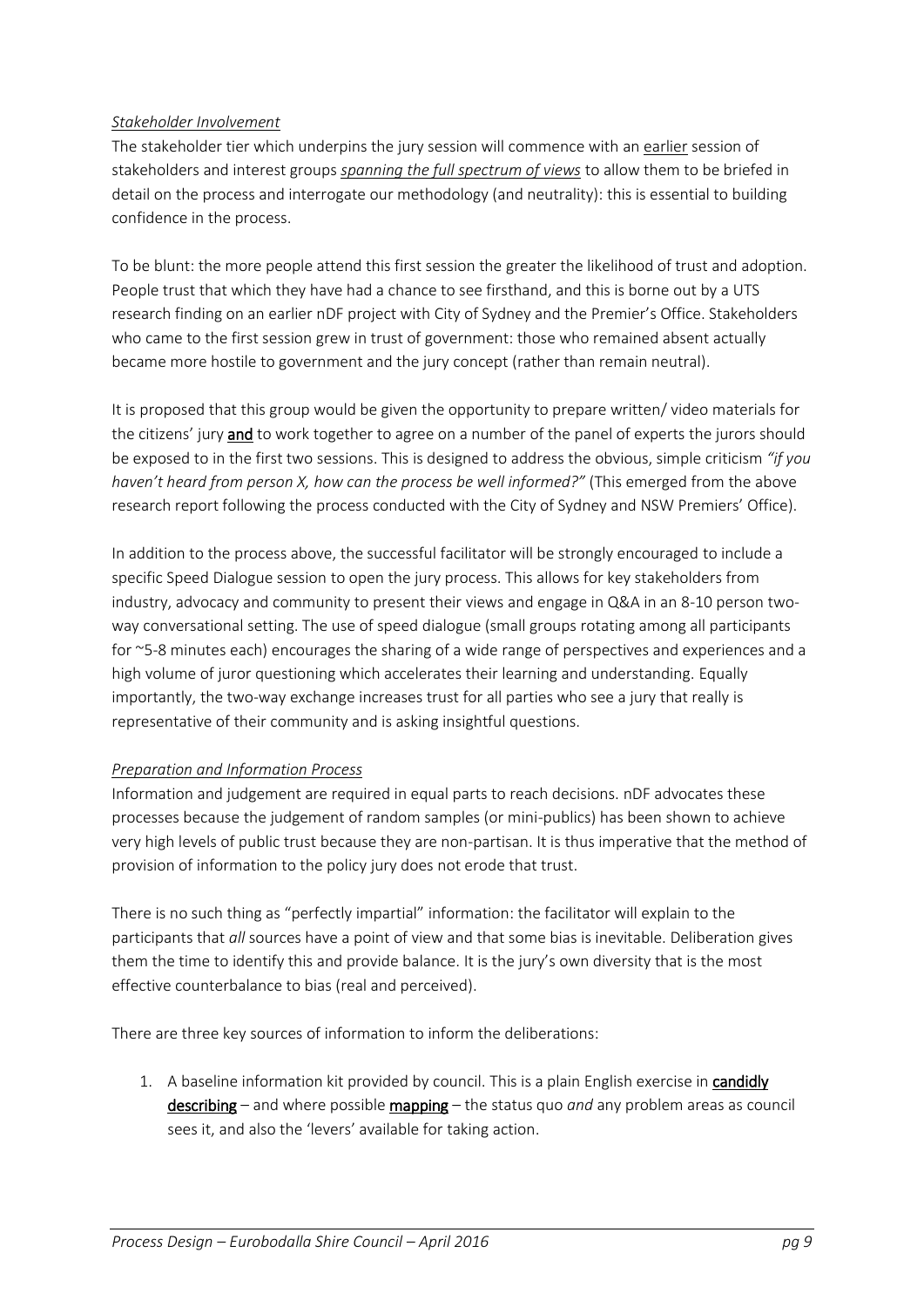This *cannot* be a brochure. Shallow materials simply push the citizens' questions later in the meeting schedule and skew the allocated time more toward information collection rather than assessment, deliberation and discussion of the materials. Where there is doubt, council is strongly advised to miss on the side of too much detail rather than too little. (Samples from previous projects can be provided on request. Briefing books are commonly 90-120 pages.)

Council is entitled to "present a view". All parties always have a view: our recommendation is not to obscure this in faux neutrality, but to clearly differentiate the purely factual component from the subjective. Please note that individual councillors should feel free to present a view as well, and this is done through the submissions process.

- 2. Submissions from active stakeholders and interest groups will provide a complementary set of information to round out perspectives on the topic. These are to be provided unedited (bar redacting of contact details for individuals, and where this occurs nDF will note an edit has occurred), and should be made public in chronological order to avoid a perception of bias which comes with other forms of categorisation – i.e. do not imply one submission is "better" or "more important" or cluster *Proposal A* ahead of *Proposal B*.
- 3. Responses to juror questions. Central to the open, non-leading nature of what we do is to simply ask participants *"What do you need to know and who do you trust to inform you?*". Some of these will be questions of fact to be responded to by council with supporting primary sources. Others will require nDF to source the person specified by the jury. Facilitators and nDF ensure there is no ambiguity (and thus room for subjectivity) in these requests.

#### *What Does the Citizens' Jury Decide?*

It is of central importance that the limit of the group's decision-making authority is pre-agreed and clearly conveyed. This must be expressed simply, broadly and openly so as not to be interpreted as directing a particular decision. It will serve to focus their discussions.

It is proposed that the remit of the panel is to reach agreement on a recommended approach to the following:

## Is Council spending your money on the right things? If not, what should we change?

While yes or no questions are generally avoided, we have delivered this as to short statements for clarity. The question is simple, easily accessible and understandable for any citizen to engage with.

In terms of authority, it is proposed that:

*The unedited recommendations of the jury will be published by Council. A response to your recommendations will be given in person by the incoming Mayor and Councillors. A detailed written response to your recommendations will be provided by March 2017.*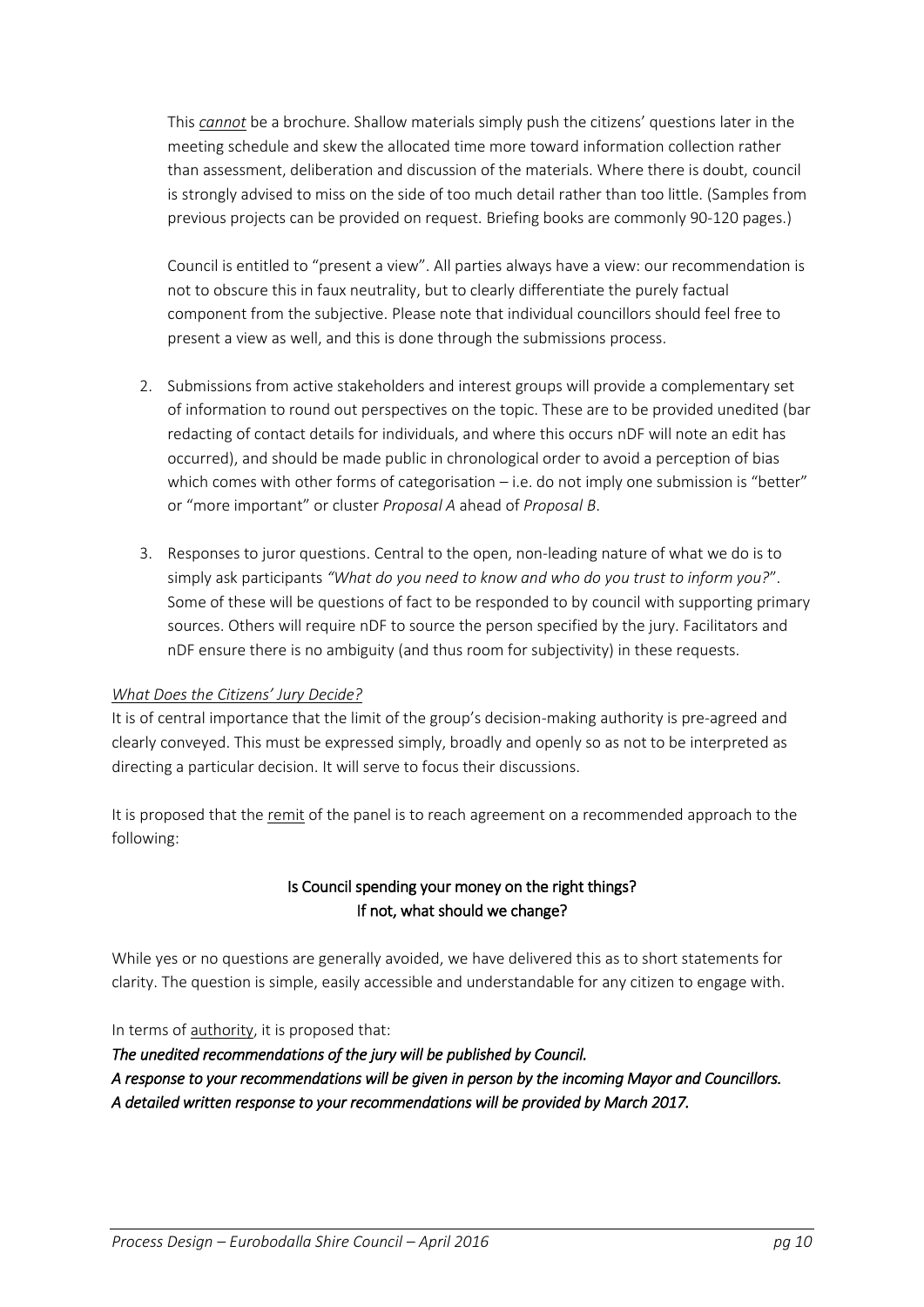In short, this needs to pass the test of being the single best offer to participate in a shared public decision that a citizen can ever expect to receive - and this is central to the very high positive response rates we are able to achieve for jury invitations of this type.

#### *What Constitutes a Decision?*

In order to shift the public mindset from adversarial, two-party, either/or contests and convey a message of broad-based support for the recommendations, nDF recommends an 80% supermajority be required for a final decision from the jury. In practice, citizens' juries tend to reach consensus (or group consent) positions, with minority voices included in any report; they rarely need to go to a vote. Decisions are frequently unanimous.

Facilitators are advised to note the value of recording dissenting views (minority reports) in recommendations as the objective is to most accurately reflect the view of the room. For example:

*Recommendation: we should go outside in the sun. Minority view: 8% of the room were of the view we should not go out in the middle of the day but other times were fine.*

The addition of the minority view serves to create a statement that more of the room can agree accurately reflects the discussion, however, the core recommendation always needs to have 80% support.

## *Core Operations*

Skilled facilitators, experienced with deliberative methods, will be required.

nDF will operate the jury selection process to ensure there is the highest public confidence in the rigour and independence of the randomisation of invitations (and by extension as to why a given individual was not selected). As we have experienced in other processes, the public will accept our 'rejection' far more easily than if this is required to come from government, as principal. nDF maintains ongoing oversight and also manages speaker recruitment. A dedicated project management liaison within council is essential.

Subject to discussion with Council, provision could be made for a short tour which allows citizens to gain a firsthand appreciation for the differing communities and assets outside the urban centre.

#### *Media Role*

The role of the media in supplying information about the exercise is crucial. We have noted in other processes that the community should have the chance to see and identify with the people involved: an evoked response of *"people like me made the decision"* will see the recommendation earn widespread trust.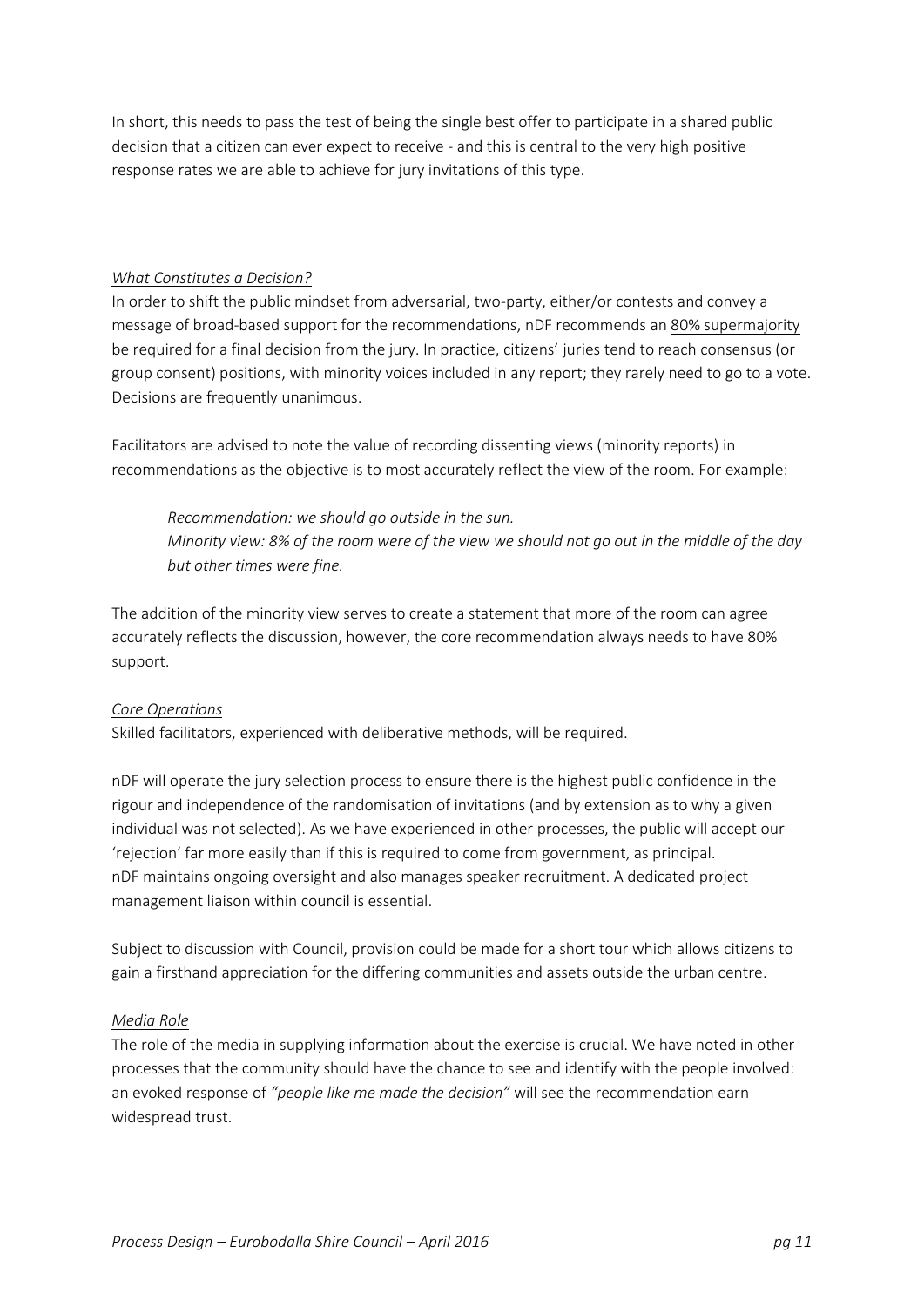It is critically important that the Mayor and a cross section of councillors visibly endorse the process *at the outset before any results are known*. Prior projects demonstrate that those willing to take the risk at the outset of very publicly agreeing to listen to any result earn greater scope for action when the recommendations are presented.

## *Costing Estimate/ Outline*

*[This section should be removed for the facilitator RFQ process and reinstated at the conclusion of procurement as part of nDF's full disclosure of project design and methodology]*

Key cost areas within the direct nDF scope of responsibilities are outlined below. Where these costs are incurred by nDF we only seek actual cost recovery and original invoicing will be supplied. Our preference is for costs to be handled directly by Council wherever possible.

- a. Printing and postage estimated at \$5,600 (3,000 pieces).
- b. Database access costs nil (council GIS or electoral roll).
- c. Participant per diems (24 x \$400 pp) of \$9,600
- d. Facilitator (1 person is sufficient, plus planning and preparation days) of \$35,000
- e. Catering (26 x 6 days x \$50pppd) of \$7,800
- f. Licensing of online discussion tools and moderation: assuming access to existing tool (BangTheTable or equivalent).
- g. Provision should be made within the budget for a reasonable level of expenses for nDF representatives (air, accommodation, car hire): estimated at \$5,000.
- h. Costs for stakeholder briefings are embedded in items (d) and (g)
- i. Venues (with AV capability) are assumed to be available in council buildings.

Items a-i amount to \$63,000. All figures ex GST.

Process design, educational workshops, selection administration, advisory and oversight will be provided by nDF on the cost recovery basis included in point 'k' below.

#### As a research institute the Foundation requests:

j. that Council contributes to a research fund which will capture what is learned through the innovation process up to the value of \$10,000. As part of our ATO compliance, the topic of research will be set by the Research Committee of The newDemocracy Foundation.

k. that a services grant of \$26,000 is made to the newDemocracy Fund which contributes to the operation of the Foundation and to the future of improving democracy in Australia.

These research items amount to an additional \$36,000. The total estimated project cost is thus \$99,000.

## *Key Issues to be managed:*

- Mayor and Councillors reach agreement as to process most specifically and explicitly the remit and authority, as once announced this cannot be changed.
- Requirement for Councillors and staff to participate in a training workshop.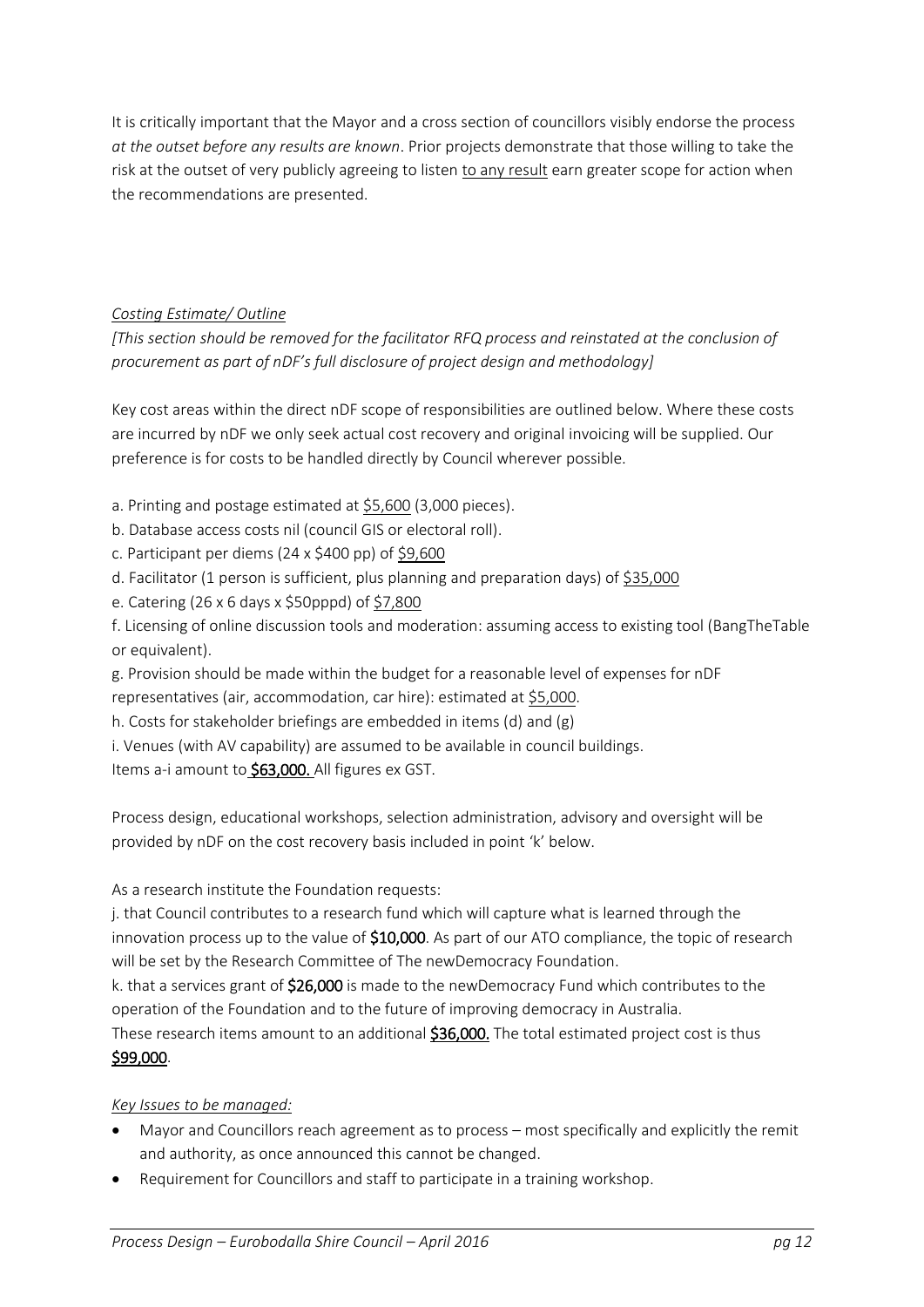- Interface with internal subject matter experts to generate high quality baseline information kit.
- Active engagement of stakeholder contributors for briefing and submissions.
- Local media briefing about "innovating in doing government" rather than focus on topic alone.
- Allocation of responsibilities for communications task (this is also an education campaign for the broader community for a new concept, and needs to be approached as such).
- Early securing of venues.
- Early recruitment of facilitator, and review and contribution to process design at an early stage.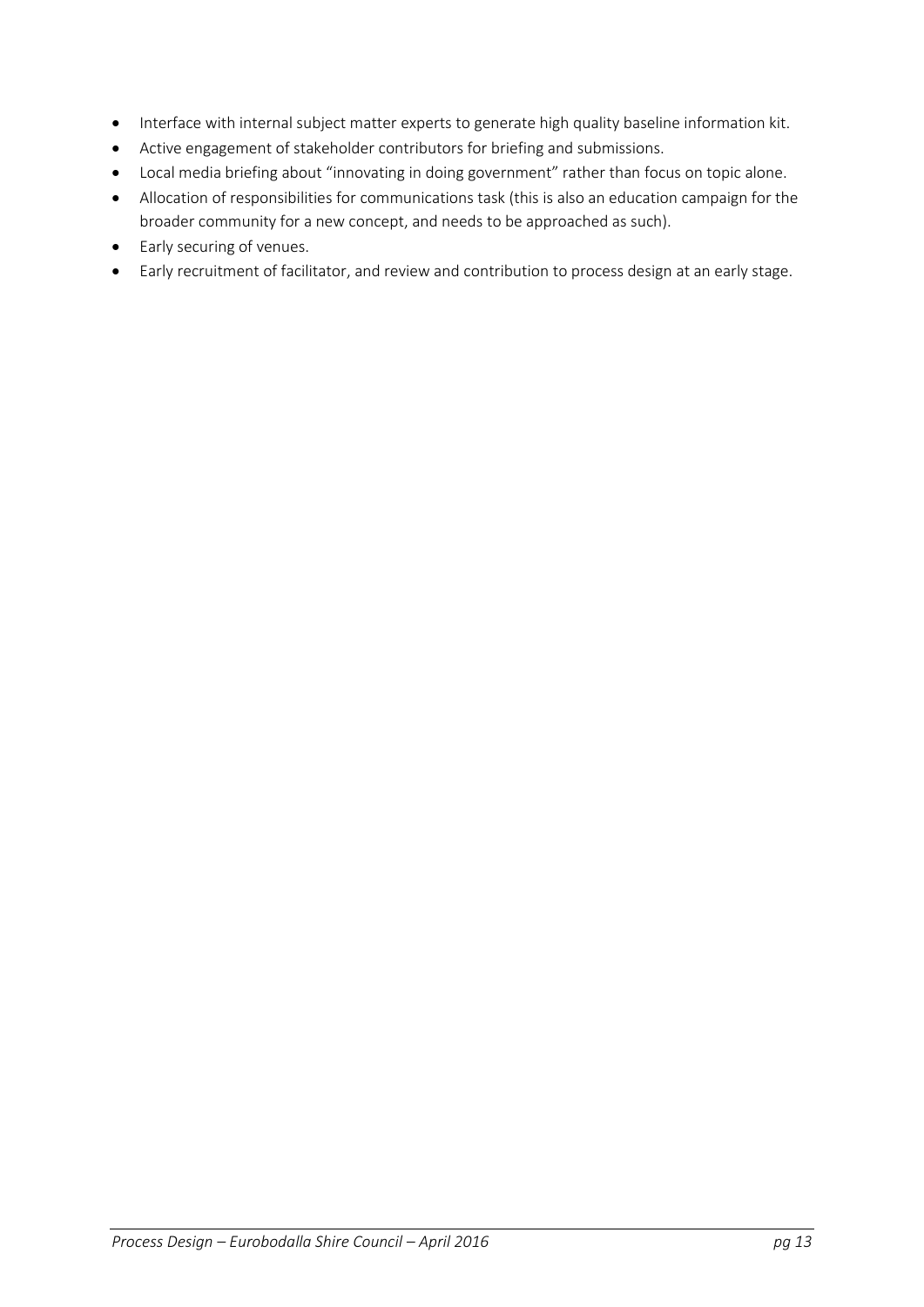#### DRAFT TIMELINE FOR 2016 JURY PROCESS:

#### EUROBODALLA SHIRE COUNCIL

# PROJECT: A SUBSTANTIVE ROLE FOR THE COMMUNITY

## Is COUNCIL SPENDING YOUR MONEY ON THE RIGHT THINGS?

*The unedited recommendations of the jury will be published by Council. A response to your recommendations will be given in person by the incoming Mayor and Councillors. A detailed written response to your recommendations will be provided by March 2017.* 

#### *The Citizens' Jury is tasked with making make specific, measurable and actionable requests.*

| Phase       | W/C    | Component                                                                                                                            | Responsible |
|-------------|--------|--------------------------------------------------------------------------------------------------------------------------------------|-------------|
| Design      | 2-May  | Schedule Council, nDF and partners preparatory planning<br>session (w/c 9 or 16 May) to cover all design factors referenced<br>below | nDF         |
|             | 9-May  | Agree document co-ordinator and delivery date                                                                                        | nDF/ESC     |
|             | 9-May  | Identify key council speaker or nominee opening presentation<br>on Day 1                                                             | nDF/ESC     |
|             | 9-May  | Nominate single point of contact council Project Manager                                                                             | nDF/ESC     |
|             | 9-May  | Final budget approval by all parties                                                                                                 | nDF/ESC     |
|             | 9-May  | Finalise date specifics - check for major event clashes                                                                              | nDF/ESC     |
|             | 9-May  | Identify required background materials and expert/contributor<br>program for inclusion                                               | nDF/ESC     |
|             | 9-May  | List stakeholder communication targets for submissions and<br>contributions (interest group involvement)                             | nDF/ESC     |
|             | 9-May  | Schedule Councillor and Key Leadership Team workshops (for<br>w/c 23 May)                                                            | nDF/ESC     |
|             | 9-May  | Confirm dataset source and recruitment stratification                                                                                | nDF/ESC     |
|             | 9-May  | Agree media and communications protocols                                                                                             | nDF/ESC     |
|             | 9-May  | <b>Planning session</b>                                                                                                              | nDF/ESC     |
| Preparation | 16-May | Provide Councillor workshop agenda and pre-workshop reading<br>materials to Council                                                  | nDF         |
|             | 23-May | Lead facilitator appointed, initial briefing meeting scheduled<br>with nDF                                                           |             |
|             | 23-May | Identify critical media partners and seek early briefing                                                                             | <b>ESC</b>  |
|             | 25-May | Councillor and Executive and key staff workshops                                                                                     | nDF/ESC     |
|             | 30-May | Dataset confirmed and supplied                                                                                                       | ESC         |
|             | 6-Jun  | Determine online platform and protocols                                                                                              | ESC         |
|             | 6-Jun  | Finalise venue bookings                                                                                                              | ESC         |
|             | 6-Jun  | Draft invitation prepared                                                                                                            | ESC         |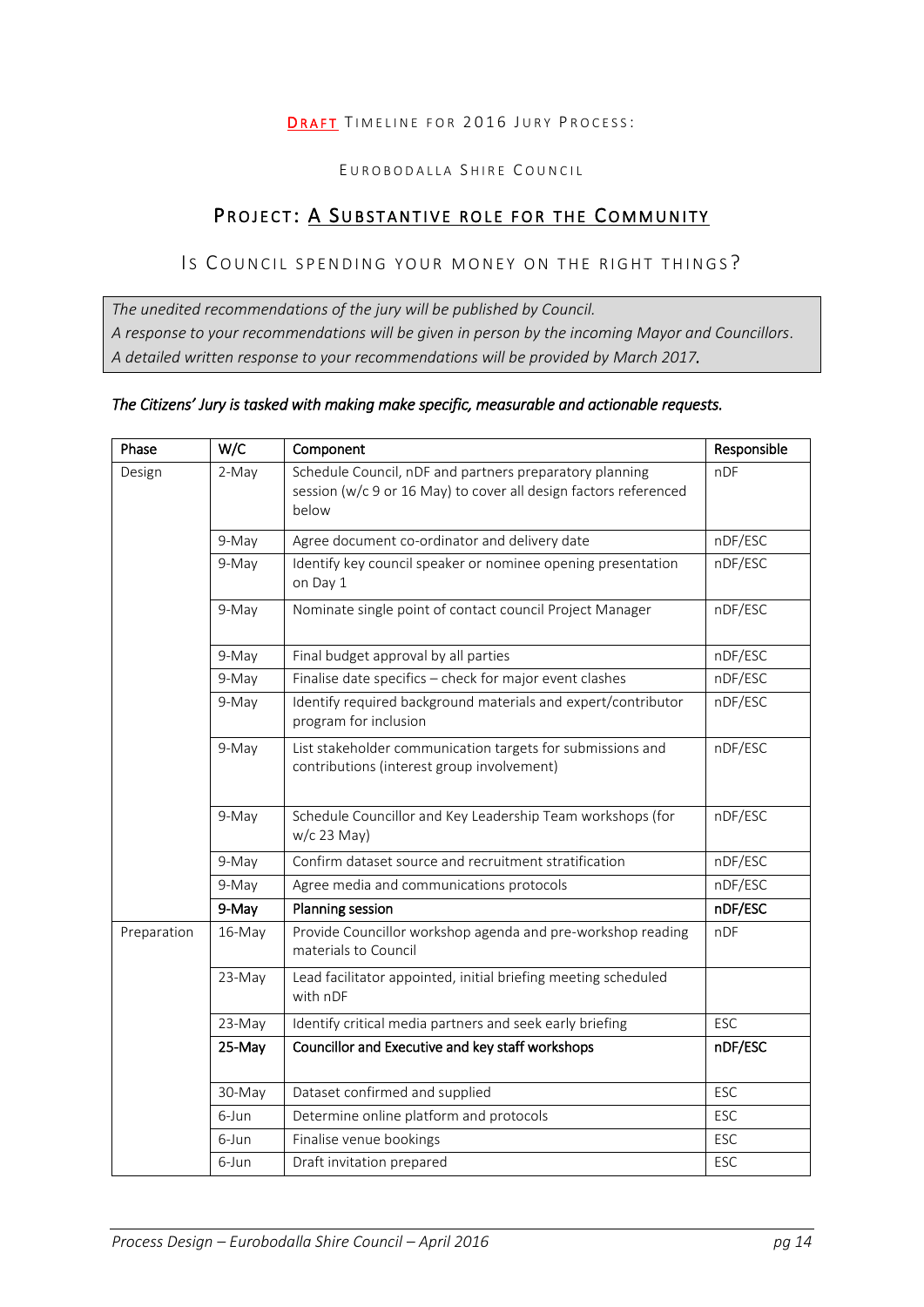|           | 6-Jun      | First draft of information kit for review                                                                                                                                                                                                                                                                                                                                                                                                                                                                                                                                                                                                                                                                                                                                                                                                                                                             | ESC         |
|-----------|------------|-------------------------------------------------------------------------------------------------------------------------------------------------------------------------------------------------------------------------------------------------------------------------------------------------------------------------------------------------------------------------------------------------------------------------------------------------------------------------------------------------------------------------------------------------------------------------------------------------------------------------------------------------------------------------------------------------------------------------------------------------------------------------------------------------------------------------------------------------------------------------------------------------------|-------------|
|           | 20-Jun     | Invitations finalised for print and distribution                                                                                                                                                                                                                                                                                                                                                                                                                                                                                                                                                                                                                                                                                                                                                                                                                                                      | nDF/ESC     |
|           | 20-Jun     | Media briefing(s)                                                                                                                                                                                                                                                                                                                                                                                                                                                                                                                                                                                                                                                                                                                                                                                                                                                                                     | nDF/ESC     |
|           | 20-Jun     | Invitation to stakeholder briefings issued                                                                                                                                                                                                                                                                                                                                                                                                                                                                                                                                                                                                                                                                                                                                                                                                                                                            | ESC         |
|           | 27-Jun     | Distribution commences                                                                                                                                                                                                                                                                                                                                                                                                                                                                                                                                                                                                                                                                                                                                                                                                                                                                                | nDF         |
|           | $18 -$ Jul | Call for submissions commences                                                                                                                                                                                                                                                                                                                                                                                                                                                                                                                                                                                                                                                                                                                                                                                                                                                                        | ESC         |
|           | $18 -$ Jul | RSVP close (end of week) with juror selection to follow                                                                                                                                                                                                                                                                                                                                                                                                                                                                                                                                                                                                                                                                                                                                                                                                                                               | nDF         |
|           | 1-Aug      | Online environment/forum format prepared and content<br>drafted                                                                                                                                                                                                                                                                                                                                                                                                                                                                                                                                                                                                                                                                                                                                                                                                                                       | ESC         |
|           | 1-Aug      | Stakeholder briefing(s)                                                                                                                                                                                                                                                                                                                                                                                                                                                                                                                                                                                                                                                                                                                                                                                                                                                                               | nDF/ESC     |
|           | 8-Aug      | Jury finalised                                                                                                                                                                                                                                                                                                                                                                                                                                                                                                                                                                                                                                                                                                                                                                                                                                                                                        | nDF         |
|           | 8-Aug      | Online environment/forum tested and loaded with submissions                                                                                                                                                                                                                                                                                                                                                                                                                                                                                                                                                                                                                                                                                                                                                                                                                                           | ESC         |
|           | 8-Aug      | Information kit finalised for online and hardcopy distribution                                                                                                                                                                                                                                                                                                                                                                                                                                                                                                                                                                                                                                                                                                                                                                                                                                        | <b>ESC</b>  |
|           | 15-Aug     | Online environment/forum finalised and logins/passwords<br>prepared                                                                                                                                                                                                                                                                                                                                                                                                                                                                                                                                                                                                                                                                                                                                                                                                                                   | nDF/ESC     |
| Operation | 15-Aug     | Close of nominations/voting process for expert speakers                                                                                                                                                                                                                                                                                                                                                                                                                                                                                                                                                                                                                                                                                                                                                                                                                                               | nDF/ESC     |
|           | 15-Aug     | Planning session for meeting 1 agenda/runsheet                                                                                                                                                                                                                                                                                                                                                                                                                                                                                                                                                                                                                                                                                                                                                                                                                                                        | nDF/ESC/Fac |
|           | 22-Aug     | First directive to online tool (initial login and first exercise)                                                                                                                                                                                                                                                                                                                                                                                                                                                                                                                                                                                                                                                                                                                                                                                                                                     | nDF         |
|           | 22-Aug     | Juror pre-commencement survey                                                                                                                                                                                                                                                                                                                                                                                                                                                                                                                                                                                                                                                                                                                                                                                                                                                                         | nDF         |
|           | 5-Sep      | Second online exercise agreed and loaded                                                                                                                                                                                                                                                                                                                                                                                                                                                                                                                                                                                                                                                                                                                                                                                                                                                              | nDF         |
|           | 5-Sep      | Finalise meeting 1 agenda/runsheet                                                                                                                                                                                                                                                                                                                                                                                                                                                                                                                                                                                                                                                                                                                                                                                                                                                                    | nDF/ESC/Fac |
|           | 5-Sep      | Finalise expert speakers for meeting 1                                                                                                                                                                                                                                                                                                                                                                                                                                                                                                                                                                                                                                                                                                                                                                                                                                                                | nDF         |
|           | 5-Sep      | Finalise Council speakers and content for meeting 1                                                                                                                                                                                                                                                                                                                                                                                                                                                                                                                                                                                                                                                                                                                                                                                                                                                   | ESC         |
|           | 12-Sep     | Saturday 17 September: Meeting 1 - The Learning Phase<br>Welcome from Mayor and cross-section of Councillors<br>$\bullet$<br>Introduction of the topic upon which they will deliberate:<br>$\bullet$<br>understanding remit and authority. Explanation of influence<br>and context: what will be done with the results the Jury<br>produces.<br>Introduction of the process, and its precedents;<br>$\bullet$<br>understanding the inevitability of bias and importance of<br>constructive, critical thinking/doing.<br>Agreement on Jury guidelines for participation.<br>٠<br>Key content: Panel sessions with up to 8 expert speakers<br>٠<br>agreed by stakeholders.<br>Scene setting from Council staff- an introduction to the<br>$\bullet$<br>range of council's services and hard issues.<br>Key deliverable: Jury to identify speakers and information<br>٠<br>sought for future assemblies. | <b>ALL</b>  |
|           | 19-Sep     | Meeting 1 review meeting (jurors, outputs, issues, media<br>opportunities, councillor update)                                                                                                                                                                                                                                                                                                                                                                                                                                                                                                                                                                                                                                                                                                                                                                                                         | nDF/ESC/Fac |
|           | 26-Sep     | Prepare and agree agenda meeting 2                                                                                                                                                                                                                                                                                                                                                                                                                                                                                                                                                                                                                                                                                                                                                                                                                                                                    | nDF/ESC/Fac |
|           | 26-Sep     | Source and confirm all speakers and information points                                                                                                                                                                                                                                                                                                                                                                                                                                                                                                                                                                                                                                                                                                                                                                                                                                                | nDF         |
|           | 10-Oct     | Wednesday 12 October: Meeting 2 - Understanding                                                                                                                                                                                                                                                                                                                                                                                                                                                                                                                                                                                                                                                                                                                                                                                                                                                       | <b>ALL</b>  |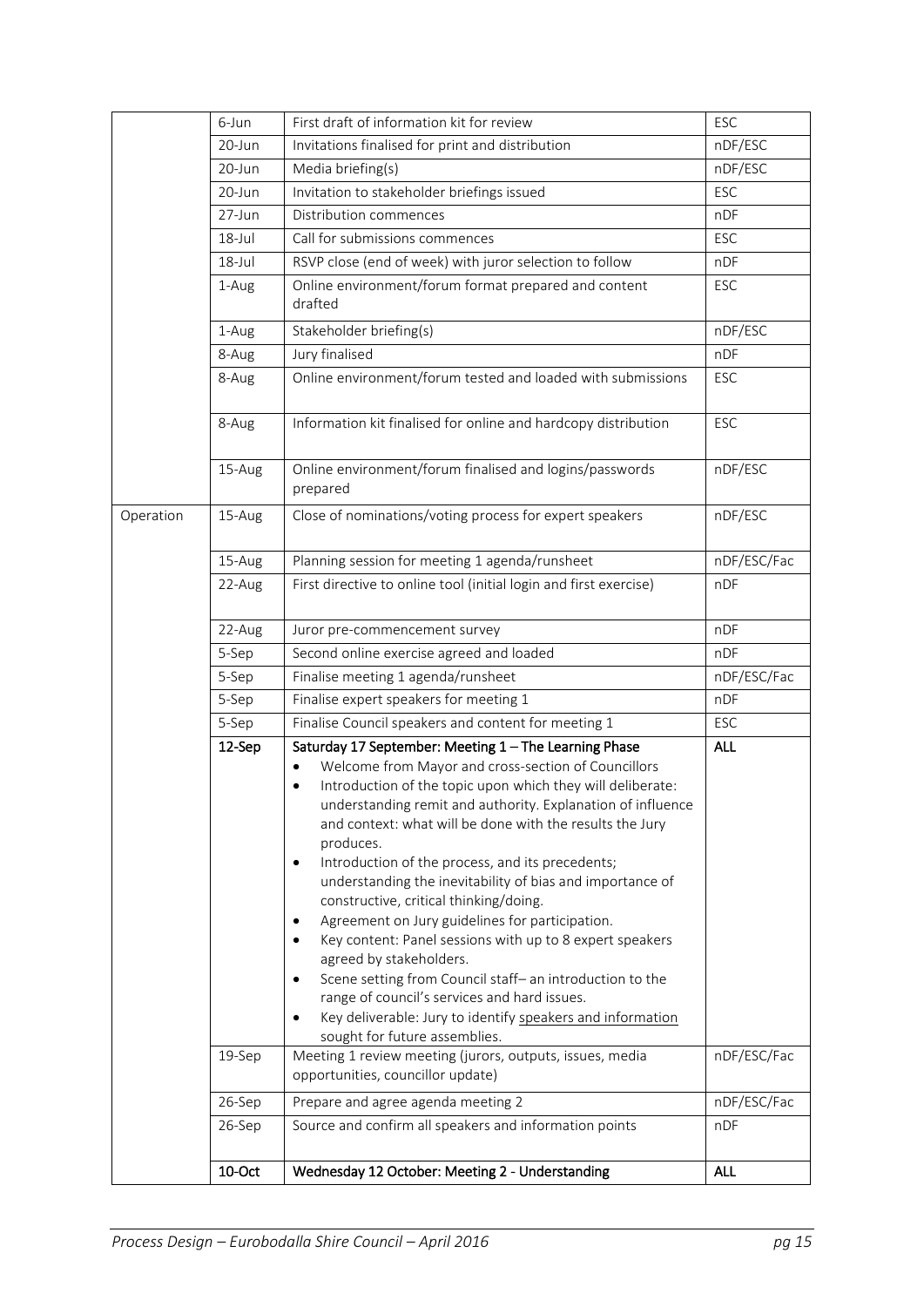|        | Jury exploring content from background materials and<br>$\bullet$<br>'learning what they don't know' to generate further        |             |
|--------|---------------------------------------------------------------------------------------------------------------------------------|-------------|
|        | requests for information and expertise.                                                                                         |             |
|        | Extensive involvement of third party speakers requested by<br>$\bullet$                                                         |             |
|        | the jury.                                                                                                                       |             |
|        | Ongoing online discourse among the panellists is<br>$\bullet$                                                                   |             |
|        | encouraged between sessions.                                                                                                    |             |
|        | Purpose of meeting is to continue broadening of the topic                                                                       |             |
|        | rather than a rush to solutions.                                                                                                |             |
| 10-Oct | Meeting 2 review meeting (jurors, outputs, issues, media                                                                        | nDF/ESC/Fac |
|        | opportunities, councillor update)                                                                                               |             |
| 17-Oct | Prepare and agree agenda meeting 3                                                                                              | nDF/ESC/Fac |
| 17-Oct | Source and confirm all speakers and information points                                                                          | nDF         |
| 24-Oct | Wednesday 26 October: Meeting 3 - Focus                                                                                         | <b>ALL</b>  |
|        | Early clustering of major ideas and any clear "in/out"<br>$\bullet$                                                             |             |
|        | decisions commences. No templates or pre-written content                                                                        |             |
|        | provided - it is important they start from a blank sheet of                                                                     |             |
|        | paper rather than endorsing a draft document produced by<br>Council or others.                                                  |             |
|        | Further speakers requested by jury, and potentially a<br>$\bullet$                                                              |             |
|        | technical session (i.e. what is legally possible), are likely at                                                                |             |
|        | this meeting. A panel discussion may be scheduled to                                                                            |             |
|        | maximise knowledge/ perspective sharing opportunity.                                                                            |             |
|        | Three key checkpoint questions of value can be put to                                                                           |             |
|        | assess progress:                                                                                                                |             |
|        | How does our understanding of this issue help answer<br>1.                                                                      |             |
|        | the question?                                                                                                                   |             |
|        | 2. Why is it critical to the success of setting our priorities?<br>What else do we need to understand about this issue to<br>3. |             |
|        | best advise the council and the wider community?                                                                                |             |
| 24-Oct | Meeting 3 review meeting (jurors, outputs, issues, media                                                                        | nDF/ESC/Fac |
|        | opportunities, councillor update)                                                                                               |             |
| 31-Oct | Prepare and agree agenda meeting 4                                                                                              | nDF/ESC/Fac |
| 31-Oct | Source and confirm all speakers and information points                                                                          | nDF         |
|        |                                                                                                                                 |             |
| 7-Nov  | Wednesday 9 November: Meeting 4 - Reflect and deliberate                                                                        | <b>ALL</b>  |
|        | Provide a face-to-face forum for the jurors to reconvene to<br>$\bullet$                                                        |             |
|        | discuss their views in small groups. The facilitator should                                                                     |             |
|        | encourage groups to move toward commencing the                                                                                  |             |
|        | prioritisation task and end the day with a "long list" of                                                                       |             |
|        | priorities. The draft report has form but will still have rough<br>edges.                                                       |             |
|        | An Executive Summary of 5-7 top priorities needs to be<br>$\bullet$                                                             |             |
|        | agreed but specific action items within those areas can still                                                                   |             |
|        | be amended.                                                                                                                     |             |
|        | Time for discussion among participants (rather than parades<br>$\bullet$                                                        |             |
|        | of scheduled speakers) is key to allowing sharing of views                                                                      |             |
|        | and genuine deliberation. A handful of council staff able to                                                                    |             |
|        | answer data questions is often required to be on hand.                                                                          |             |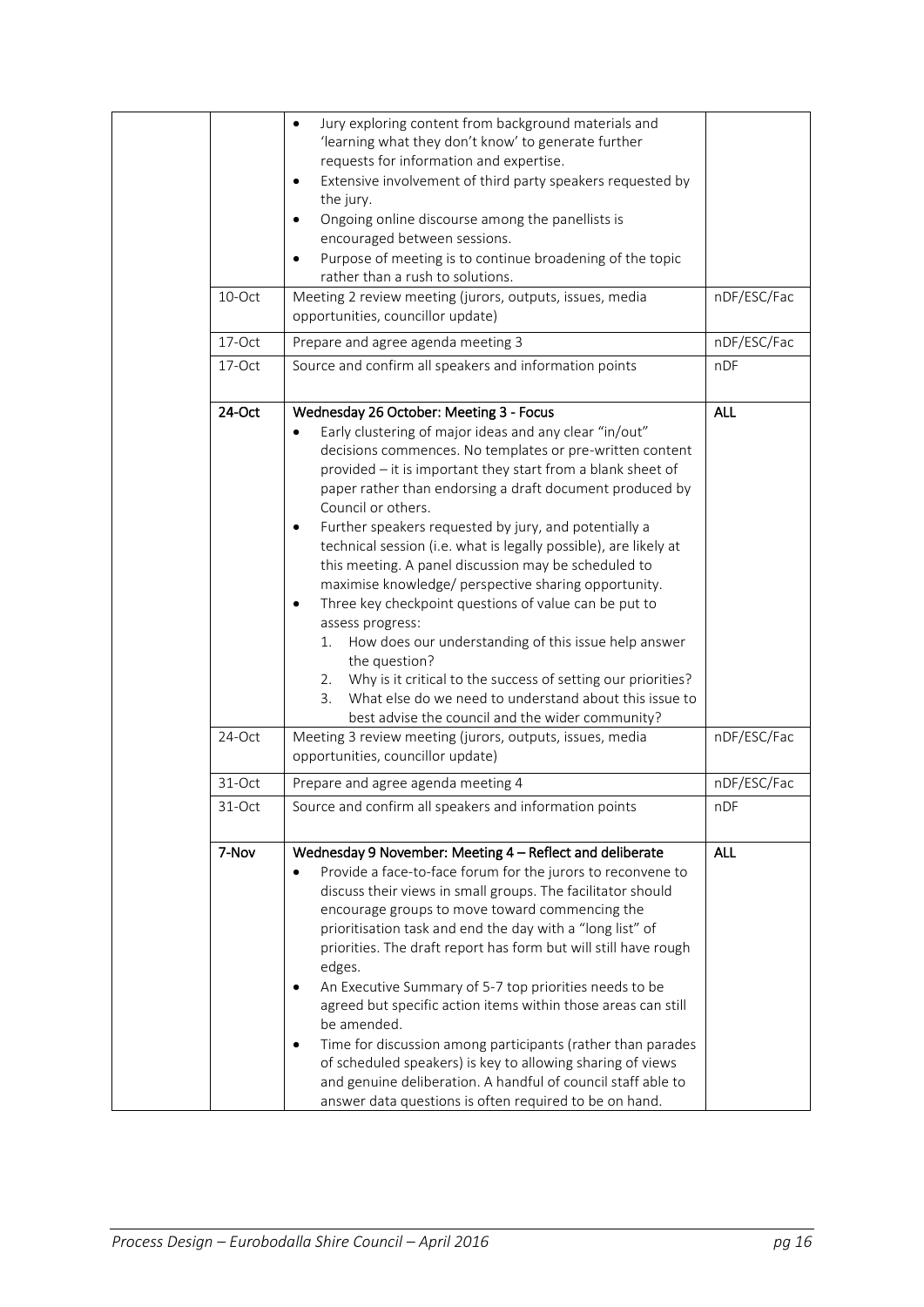|              | 7-Nov  | Meeting 4 review meeting (jurors, outputs, issues, media<br>opportunities, councillor update)<br>Special review of whether additional meeting time may be<br>required                                                                                                                                                                                                                                                                                                                                                                                                                                                                                                                                                                                         | nDF/ESC/Fac |
|--------------|--------|---------------------------------------------------------------------------------------------------------------------------------------------------------------------------------------------------------------------------------------------------------------------------------------------------------------------------------------------------------------------------------------------------------------------------------------------------------------------------------------------------------------------------------------------------------------------------------------------------------------------------------------------------------------------------------------------------------------------------------------------------------------|-------------|
|              | 7-Nov  | Source and confirm all speakers and information points                                                                                                                                                                                                                                                                                                                                                                                                                                                                                                                                                                                                                                                                                                        | nDF         |
|              | 14-Nov | Prepare and agree agenda meeting 5                                                                                                                                                                                                                                                                                                                                                                                                                                                                                                                                                                                                                                                                                                                            | nDF/ESC/Fac |
|              | 14-Nov | Saturday 19 November: Meeting 5 - Shared Goals<br>Consensus session which may incorporate new information<br>to reinforce or support the recommendations. A writing and<br>read-through session to finalise the draft report.<br>Stress testing can occur. NDF can play devil's advocate to<br>٠<br>note where recommendations are open to subjective<br>interpretation or are in cross-conflict. This does not (must<br>not) redirect the jury's intent, but is simply an exercise in<br>critical thinking. Expert speakers (including council staff)<br>may be invited by the jury to assist with the stress testing<br>exercise.<br>Recommendation(s) must be Specific, Measurable,<br>$\bullet$<br>Actionable, Realistic and with a Time horizon. nDF and | <b>ALL</b>  |
|              |        | facilitators will enforce this requirement.<br>Report should be effectively final today.                                                                                                                                                                                                                                                                                                                                                                                                                                                                                                                                                                                                                                                                      |             |
|              | 21-Nov | Meeting 5 review meeting (jurors, outputs, issues, media<br>opportunities, councillor update)<br>Special review of whether additional meeting time may be<br>required                                                                                                                                                                                                                                                                                                                                                                                                                                                                                                                                                                                         | nDF/ESC/Fac |
|              | 21-Nov | Prepare and agree agenda meeting 6                                                                                                                                                                                                                                                                                                                                                                                                                                                                                                                                                                                                                                                                                                                            | nDF/ESC/Fac |
|              | 21-Nov | Source and confirm all speakers and information points                                                                                                                                                                                                                                                                                                                                                                                                                                                                                                                                                                                                                                                                                                        | nDF         |
|              | 28-Nov | Wednesday 30 November: Meeting 6 - Can we live with it?<br>Will we stand shoulder to shoulder in the media to explain<br>our decision?<br>Juries frequently reflect on what they should have done.<br>The facilitator will push them to complete in five days: this<br>day is held knowing that they will have felt rushed to hit<br>that deadline and will want a chance to revisit what they<br>have written.<br>The extra time to settle creates greater confidence in their<br>٠<br>own recommendations and there remains scope for<br>refinement to ensure that their Clarity of Intent has been<br>captured in the final document.                                                                                                                      | <b>ALL</b>  |
|              | 28-Nov | Meeting 6 review meeting (jurors, any outstanding matters,<br>issues, media opportunities, councillor update)                                                                                                                                                                                                                                                                                                                                                                                                                                                                                                                                                                                                                                                 | nDF/ESC/Fac |
| Finalisation | 5-Dec  | <b>Councillor Workshop and Briefing</b>                                                                                                                                                                                                                                                                                                                                                                                                                                                                                                                                                                                                                                                                                                                       | nDF/ESC     |
|              | 12-Dec | Tuesday 13 December: Council Meeting                                                                                                                                                                                                                                                                                                                                                                                                                                                                                                                                                                                                                                                                                                                          | nDF/ESC     |
|              | 27-Feb | Shared Decisions - Discussion with new Mayor and Councillors<br>A discussion with the Jury having had a chance to review the<br>report and consider the outlines of a response.                                                                                                                                                                                                                                                                                                                                                                                                                                                                                                                                                                               | <b>ALL</b>  |